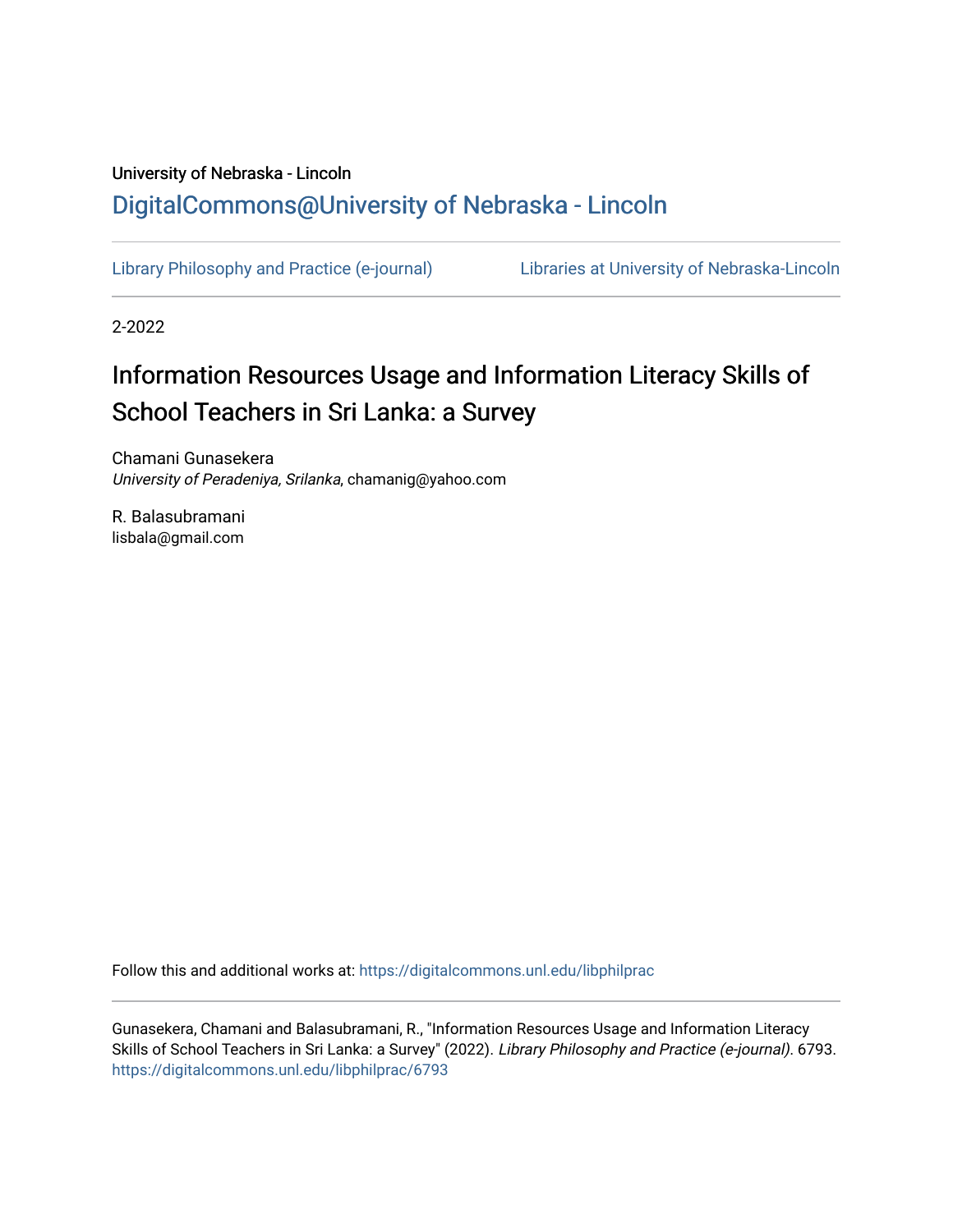# **Information Resources Usage and Information Literacy Skills of School Teachers in Sri Lanka: a Survey**

Dr. Chamani Gunasekera Senior Assistant Librarian University of Peradeniya Peradeniya, Sri Lanka chamanig@yahoo.com

and

Dr. R. Balasubramani Associate Professor Department of Library and Information Science Bharathidasan University Tiruchirappalli, India [lisbala@gmail.com](mailto:lisbala@gmail.com)

# **ABSTRACT**

This study examines information resource usage and information literacy skills of school teachers in Sri Lanka. The study population was in-service graduate school teachers who work in government schools in the country. Multistage cluster sampling method was used to select the study sample. The study adopted a quantitative research methodology, and a self-administered survey questionnaire was distributed among 3200 teachers, and collected data were analyzed using SPSS (21.0). The results gave an insight that school teachers in Sri Lanka used a wide array of sources of information to fulfill their professional information needs. The results revealed that teachers have specific information literacy skills, which are imperative for the effective use of information resources.

# **Keywords: Information Literacy, Information Resources, Resource Usage, School Teachers, Sri Lanka**

# **1. Introduction**

In general, professionals seek information from various sources for acquiring particular knowledge for performing their roles and responsibilities in a standard manner. As professionals, school teachers may use different types of information sources to perform their professional duties effectively. Information sources can be defined as the physical (or digital) items in a variety of media providing potential information<sup>1</sup>. These resources encompass the learning resources and relevant teaching materials that are available both in print and electronic format.<sup>2</sup>

Information literacy (IL) is a fundamental skill that needs for lifelong learning, and particularly the teachers who are imparting knowledge to students are required that skill to influence their students in their endeavors to become lifelong learners. According to American Library Association<sup>3</sup> Information Literacy is a set of abilities: "to be information literate, a person must be able to recognize when information is needed and can locate, evaluate, and use the needed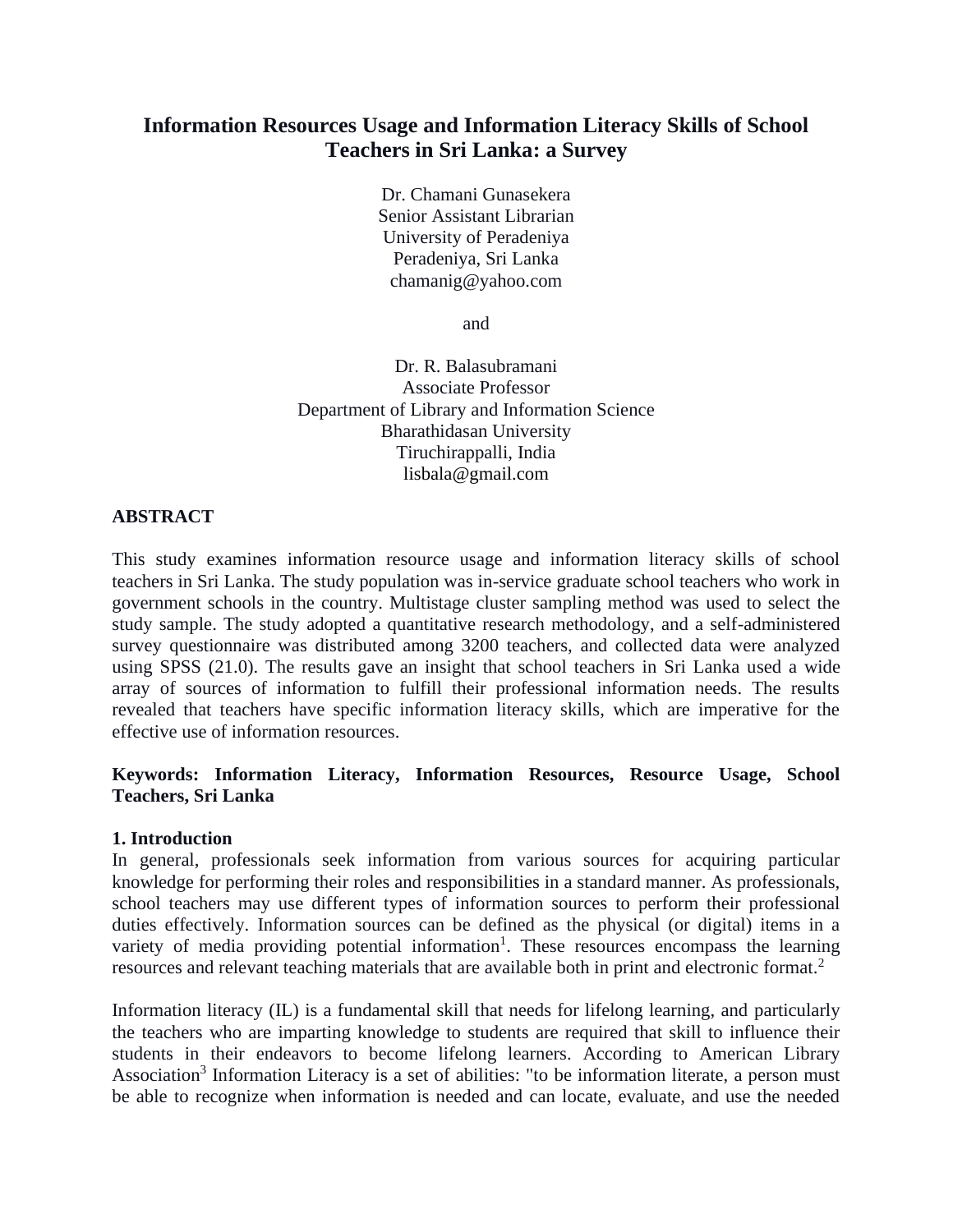information effectively". According to the definition, an information literate person can find, assess, and use information effectively than others, and others can learn from them.<sup>4</sup> Information literacy encompasses the strategies, skills, and knowledge needed to define information needs and to locate, evaluate, synthesize, organize, present and/or communicate information as required.5,6,7

The cognizance of information literacy would be an advantage for the understanding of information-seeking behaviour such as the use of resources as information-seeking behavior and information literacy are two sides of the same coin. Information Seeking Behavior (ISB) is the process followed when seeking information while IL is the skill that developed the informationseeking process effectively.<sup>8</sup>

Therefore there is a need for studying information resource usage of school teachers by linking information literacy to understand the factors influencing the information seeking process. Kuhlthau<sup>9</sup> emphasized the importance of this type of study: "innovative approaches to the interaction between people and information are needed to bridge the divide between information behaviour, information literacy, and impact of information to address the issues of the twentyfirst century". These studies help policymakers and information professionals to design and develop smarter tools that can incorporate and make use of knowledge of ISB to behave more intelligently and provide more effective support for the teachers who use them in pursuit of fulfilling their information needs.<sup>10</sup>

Moreover, it was identified from the literature that no studies have yet been carried out to explore the information resource usage and information literacy skills of Sri Lankan school teachers and this study will be filled this existing knowledge gap by providing an original contribution to the existing body of knowledge. Therefore, the study was designed to examine teachers' use of resources and their information literacy skills which are paramount for effective information provision for school teachers.

# **2. Research Objectives & Questions**

The main objective of this study is to examine information resource usage and information literacy skills of school teachers. The study aims to address the following research questions:

- 1. What is the preference and frequency of use of information sources by the teachers?
- 2. What are the criteria used by the teachers when selecting information sources?
- 3. What are the information literacy skills do school teachers possess?

# **3. Review of Related Literature on Information Literacy Skills of School Teachers**

In the literature, it was found many research studies that carried out on school teachers' information resource usage, but very few exist on their information literacy skills. School teachers use different types of information sources to fulfill their information needs which are imperative for effectively performing duties as professionals. Although Uwaifo and Eiriemiokhale<sup>11</sup> found that teachers acquire various advantages by using the electronic information resources but Tanni<sup>12</sup> affirmed that school teachers use both print and electronic information formats to obtain information that is required for their teaching. In contrast,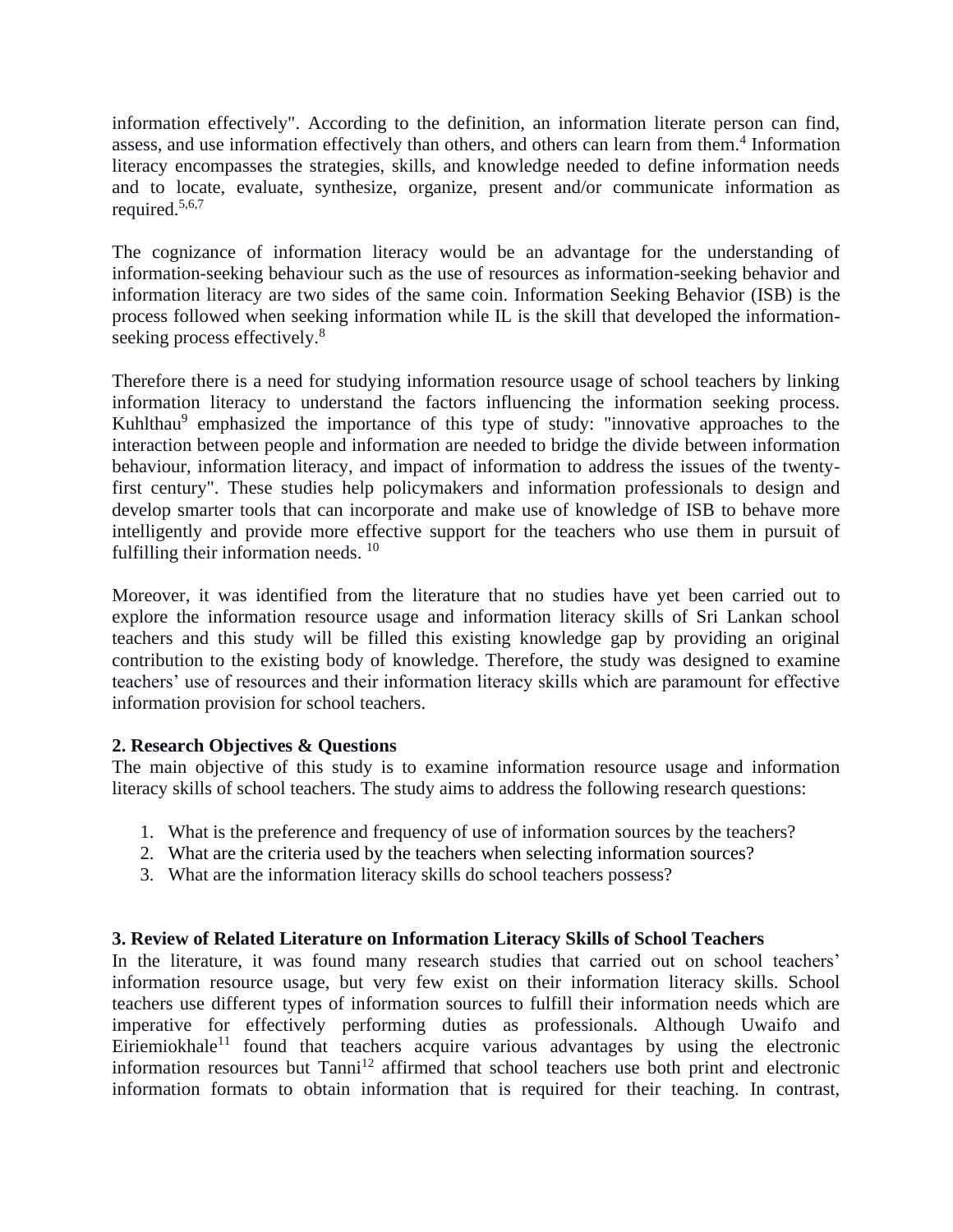Attafuah<sup>13</sup> established that printed books and other monographs are the primary sources of information used by the teachers to meet their information needs. Consistent with the above studies Nwokedi and Adah<sup>14</sup> observed that school teachers widely use students' textbooks and magazines and other subject-related textbooks if the information contains in the prescribed textbooks are not sufficient, or the content of the textbooks are false or not acceptable. By affirming the above findings, Mundt<sup>15</sup> said that teachers use diverse information sources such as curriculum materials, colleagues, workshops, seminars, and meeting notes to acquire knowledge that needs for teaching purposes. In the same vein, Merchant and Hepworth<sup>16</sup> observed that print sources, particularly, would help to reinforce a foundation for the topic, enhance subject knowledge to be taught, or for authentic information. Moreover, they established that school teachers use the internet, scholarly journals, magazines, and mass media to get current and extra information that is not contained in prescribed textbooks. By confirming the said findings, Conroy<sup>17</sup> said that school teachers seek information from various sources, and the internet, CD-ROMs, Videos, and the mass media are the topmost sources preferred by them.

Although there was an abundance of studies about the importance of information literacy for education in the literature, a few research-based studies exist that address the perceptions of school teachers of their information literacy skills. The most influential model proposed by Eisenberg and Berkovitz<sup>18</sup> has six skills on the problem-solving process which include task definition; information-seeking strategies, location, and access, use of information, synthesis, evaporation, etc. should be strictly observed and noted to form a stronghold in information literacy and skills. Supporting this view, Olen<sup>19</sup> pointed out that teachers should be role models for their pupils about information literacy. Still emphasizing that Olen<sup>20</sup> opined that teachers need to be competent, confident, reliant, and proactive to handle issues of abilities and disabilities effectively. All of these could be achieved when they are well informed.

Modern definitions of information literacy stress not only the importance of skills to find and use information, but also the importance of intrinsic knowledge of information sources and media. The ease or difficulty of access to a range of sources, appropriate to purpose, is a factor that influences information-seeking behaviour $^{21}$  and it is, in turn, influenced by relative confidence in seeking out and using information. An understanding of teachers' views and preferences concerning access to sources of information was an essential aspect of understanding their confidence as information users. Williams and  $Cole<sup>22</sup>$  conducted a study to examine school teachers' information usage by paying attention to their information literacy skills, particularly the applied strategies and confidence of particular abilities that are relevant to information literacy. Information strategies and confidence were explored through questions which asked teachers to reflect on their use of a range of formal and informal information sources, and their confidence in various aspects of finding, evaluating, and using information.

On the other hand, Fourie<sup>23</sup> proposed that studying the information needs and informationseeking behaviour of a specific target group is the first step in planning information literacy and authorizes programs, and recommended that ongoing research needs to learn more about specific user groups. Loeber and Cristea<sup>24</sup> endorsed examining why users are seeking information to improve the design of information systems. Best<sup>25</sup> researched to explore the information literacy of teachers, and it found the lack of confidence and ability to find and use the information within their professional life<sup>26</sup> (Best et al., 1990), which were still apparent some years later<sup>27</sup>. Since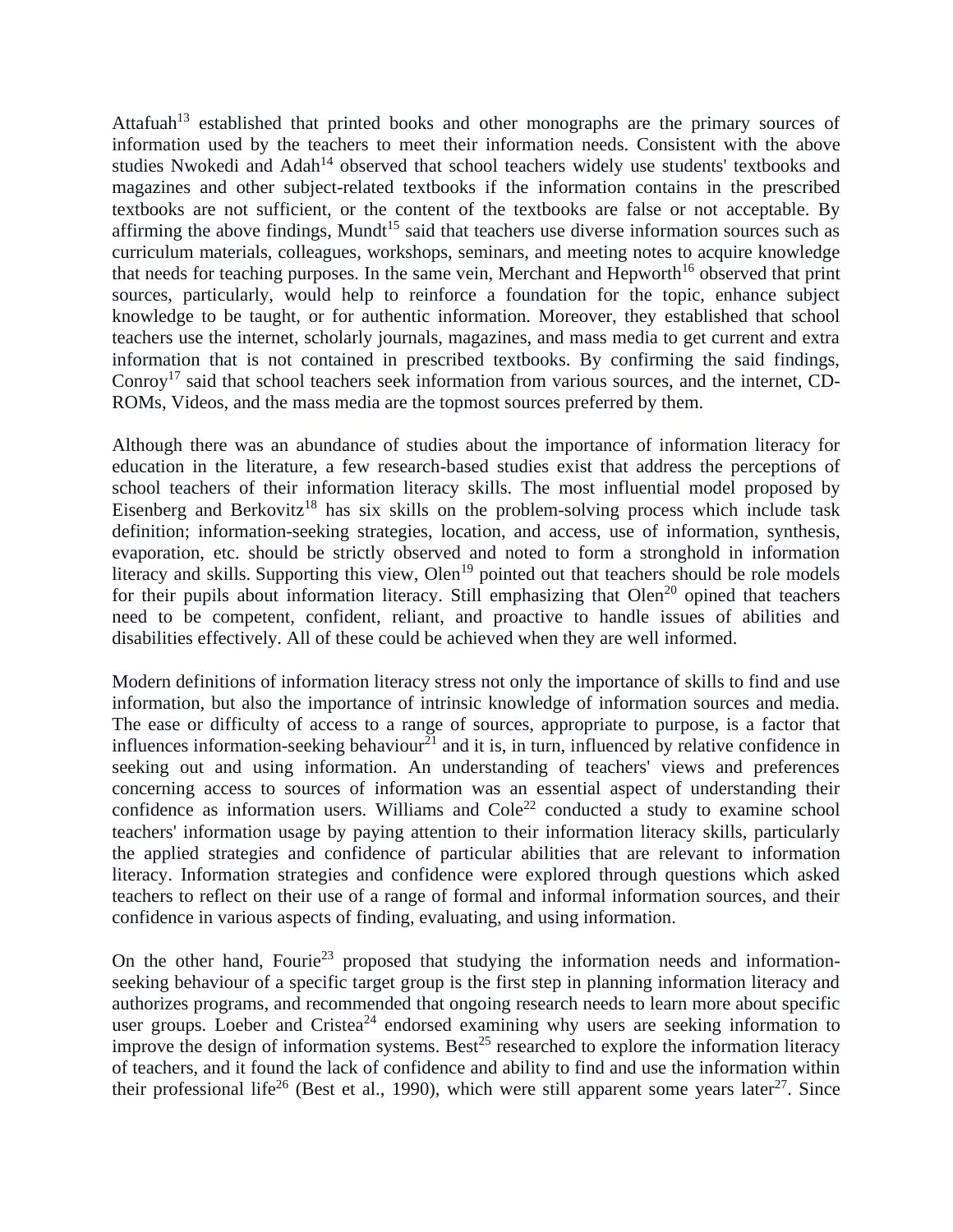those studies in the 1990s, the increased presence of the internet in schools and homes has raised the potential for greater access to information for teachers as well as students.<sup>28</sup> In the same vein, Idiodi<sup>29</sup> found that the perception of information literacy skills and the challenges of information literacy acquisition in develop information from any format. Therefore teachers must be learned about how knowledge is structured and organized by librarians to teach for students.

Williams and Coles<sup>30</sup> indicated that most of the teachers depend on the resources of information that readily available in schools such as colleagues, practical events, newspaper and reports. Perrault<sup>31</sup> stated that teachers use their personal notes, handouts, audio-visual materials and previous tests papers for lesson planning which are readily available at schools.

It is evident from the literature that some research studies recommended including internet searching as the central of IL because of a wide array of sources of information freely available on the internet. Fourie and Krauss<sup>32</sup> outlined a specific initiative to take place with IL skills for the teachers. It was further established that teachers in the developing countries obtained IL knowledge and ICT skills through personal efforts, i.e., training programs conducted outside the schools. Because of that, Yusuf and Balogun<sup>33</sup> found that the training provided by the schools for teachers does not meet the need to integrate IL skills into their teaching. This brings out the necessity of advanced IL skill courses and ICT training for the school teachers. It further emphasized that schools and universities in developing countries should improve their IL skills and ICT techniques according to UNESCO guidance.<sup>34</sup> Therefore it is crucial for studying information resource usage and IL skills of school teachers in developing countries like Sri Lanka as it would provide necessary information for policymakers in planning programs for effective use of information for teaching purposes..

# **4. Methodology and Procedure for Data Collection**

The study population was in-service graduate school teachers who work in government schools in Sri Lanka. It was decided to use the multistage cluster sampling method as a sampling technique because the elements of the study population i.e. graduate school teachers are spread over a wide geographical area in the country. The total population of graduate school teachers who work in government schools in Sri Lanka is 106,756.<sup>35</sup>

In the first stage, out of nine provinces in the country, four provinces such as Central, Western, Southern, and Eastern, are selected randomly. In the next stage, one district from each province is selected, as such the four districts, namely Colombo, Kandy, Galle, and Ampara, which has the highest number of graduate teachers, were chosen from the four provinces. In the next stage, 105 schools that have more than a hundred teachers of the four districts were selected randomly to administer the questionnaire, which was the primary data collection tool for the study. By using a formula, it was calculated the sample size for each district proportionately based on the graduate teacher population of the district. Accordingly, a self-administered survey questionnaire which was specifically designed to collect the required information from the respondents was distributed among 3200 teachers. The data collection was carried out from September 2018 to January 2019, and collected data were analyzed by using SPSS (21.0).

#### **5. Results and Discussion**

#### **5.1 Demographic characteristics of the respondents**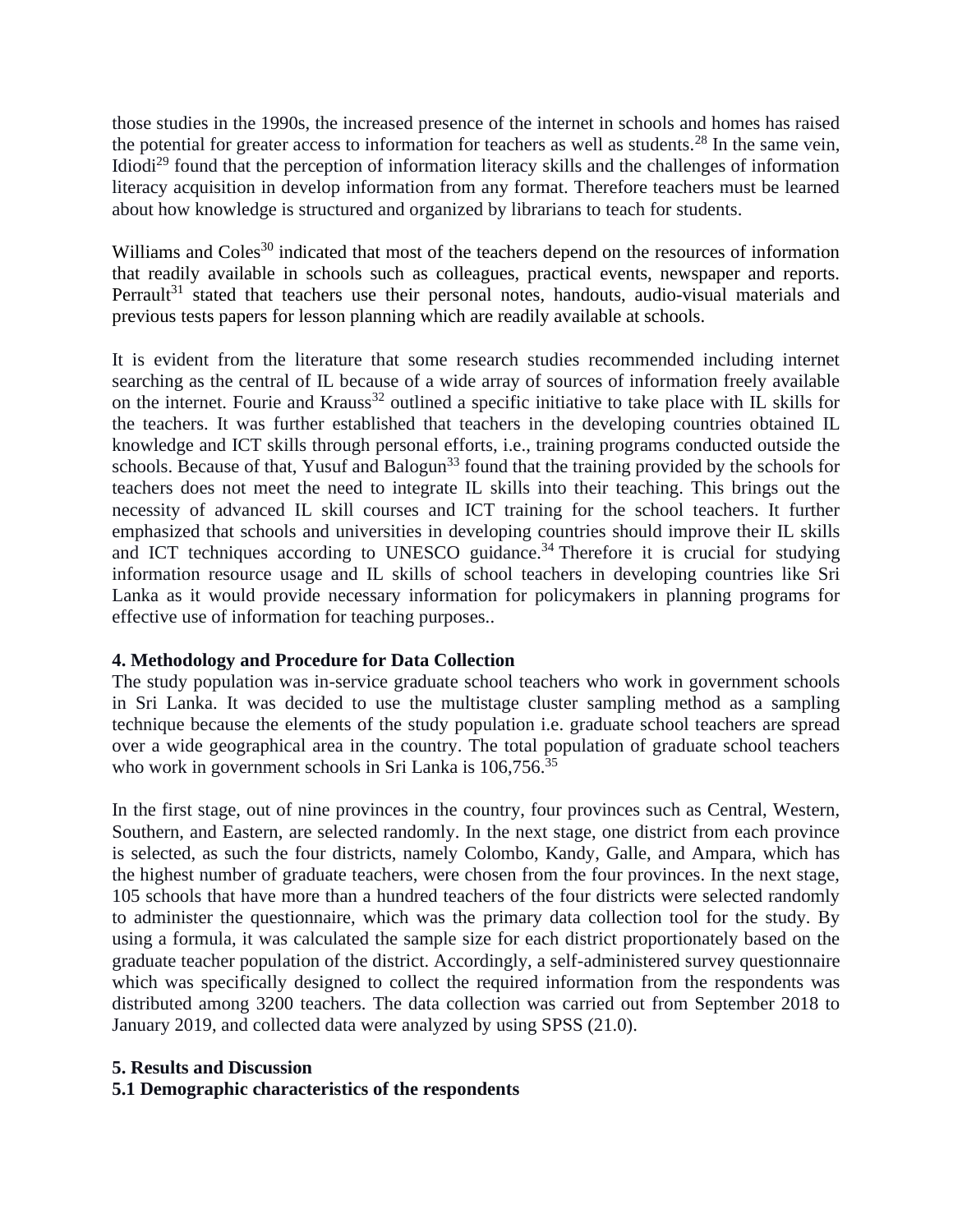A self-administered questionnaire was distributed among the selected sample i.e. 3200 teachers, and 2236 returned, and this gives a response rate of 69.87%. The results found that the majority of the respondents (72 %) were female and male, comprised only 28%. Regarding the age, more than half of the respondents belong to the 31-40 year age category while 24% belong to the 41- 50 age category and 19.5% belong to the 20-30 age category. Only 5.9% were more than 50 years of age. It is further evident from the results; more than one-third (37%) of the respondents reported having been teaching profession for 1-5 years, and 35% had more than ten years experience as teachers. Teachers who had been in the profession for 6-10 years made up 22.7% of the sample and only 59 respondents reported that they have been working in the profession for less than one year. About the area of schools located, nearly one-third indicated that their schools are situated in rural areas followed by 32% in the suburbs and 31% in a central city. The schools where the respondents teach were located thus reasonably representative of the town area as well as rural areas.

#### **5.2. Information Sources Used by School Teachers**

The first research question of the study is: What is the preference and frequency of use of information sources by the teachers? To examine the information sources used by teachers, eight information sources were identified based on the previous research studies conducted in the same context. The eight items identified as information sources were tested for their reliability, and Cronbach's alpha value was 0.614 for all sources of information.

The study adopted the Total Information Score (TIS) proposed by Demiryurek<sup>36</sup> in a survey carried out in the agriculture sector, which is a variable that combines the frequency of use of information sources and their usefulness. Hence, the TIS reflects not only the quantity but also the quality of information resource usage. Accordingly, the teachers were presented with the 8 sources of information and were asked to rate each source of information in terms of 'frequency of use' and 'degree of usefulness' on the five-point Likert scale (0-4).

The information score for a given information source was calculated by multiplying the score obtained for the frequency of use and the degree of usefulness. Then, the TIS for each information source was computed by aggregating the respective information scores of all respondent teachers. Accordingly, the calculated TISs of the information sources ranged from 0 to 35,776. To make the comparison and expression meaningful, the Standardized Total Information Scores (STIS) were computed using the following formula adopted by Kabir<sup>37</sup> to make the comparison and expression meaningful. Calculated Standardized Total Information Scores (STIS) values are presented in Table 1.

STIS= Computed TIS x 100 Possible highest TIS

As can be gleaned in Table 1, professional books were ranked in the first position with an average Standardized Total Information Scores (STIS) of 35.93, and the internet was ranked in second place with an average STIS of 35.83. Further, it was revealed that magazines or newsletters were ranked the third position followed by workshops or conferences, and newspapers were ranked fourth and fifth positions, respectively, with average STISs ranged from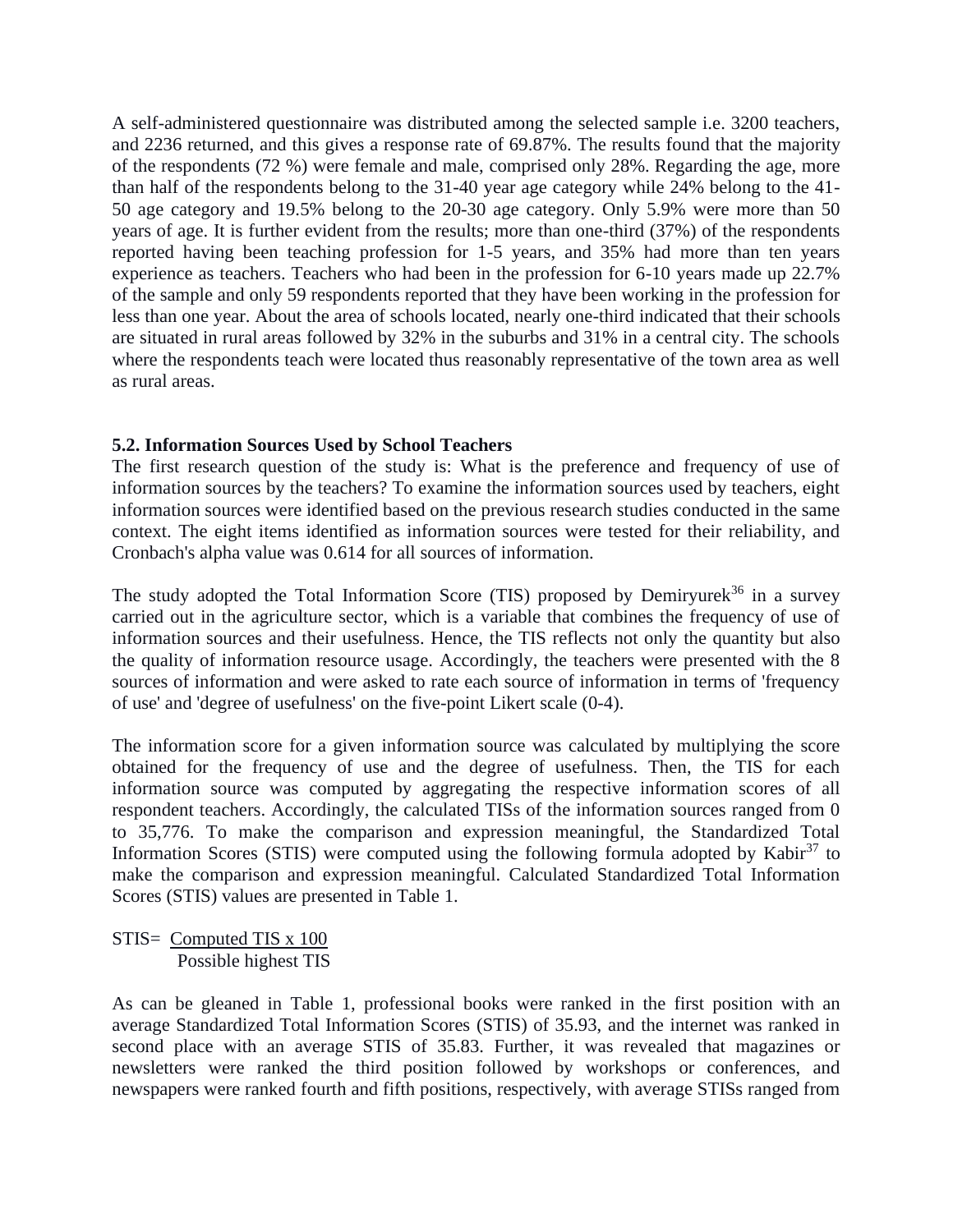34.96 to 34.62. According to the findings, newspapers were ranked in the sixth position, and personal knowledge ranked in the seventh position with an average STIS of 34.18 and 33.21, respectively. However, there is a very low preference placed on colleagues with the lowest average STIS of 29.07.

|   | <b>Information sources</b> | <b>Standardized Total</b>        | Rank |
|---|----------------------------|----------------------------------|------|
|   |                            | <b>Information Scores (STIS)</b> |      |
|   | Professional books         | 35.93                            |      |
|   | Internet                   | 35.83                            |      |
| 3 | Magazines/newsletters      | 34.96                            |      |
|   | Library                    | 34.78                            |      |
| 5 | Workshops/conferences      | 34.62                            |      |
| 6 | Newspapers                 | 34.18                            |      |
|   | Personal knowledge         | 33.21                            |      |
| 8 | Colleagues                 | 29.07                            | 8    |

**Table 1: Scores and Ranks of Information Sources (n=2236)**

#### **5.3. Criteria Use when Selecting Information Sources**

The second research question is: what are the criteria used by the teachers when selecting information sources? The teachers were presented with some (9) selection criteria and were asked to evaluate them based on their perceived level of importance on the five-point Likert scale (0-4). Next, the Selection Score Index (SSI) was determined following the same procedure adopted when computing the Total Information Score. (TIS) Accordingly, the calculated SSIs of the selection criteria ranged from 0 to 8944. Then, Standardized Selection Score Index (SSSI) values were computed (Table 2) to make the comparison meaningful following the same procedure adopted above.

#### **Table 2: Scores and Ranks of Selection Criteria (n=2236)**

|                | <b>Selection criteria</b>  | <b>Standardized</b><br><b>Selection Score</b><br>Index (SSSI) | Rank |
|----------------|----------------------------|---------------------------------------------------------------|------|
|                | Applicability for teaching | 67.16                                                         |      |
| $\overline{2}$ | Quality of resources       | 64.40                                                         |      |
| 3              | Relevancy of resources     | 63.18                                                         |      |
| $\overline{4}$ | Reliability of resources   | 62.22                                                         |      |
| 5              | Easy accessibility         | 61.99                                                         |      |
| 6              | Update resources           | 59.62                                                         |      |
| $\overline{7}$ | Familiarity of resources   | 54.10                                                         |      |
| 8              | Availability of resources  | 52.56                                                         | 8    |
| 9              | Affordability of resources | 52.32                                                         |      |

As revealed in Table 2, applicability of resources was ranked at the first position with average Standardized Selection Score Index (SSSI) of 67.16 followed by, quality of resources (average SSSI of 64.40) and relevancy of resources (average SSSI of 63.18 ) were ranked second and third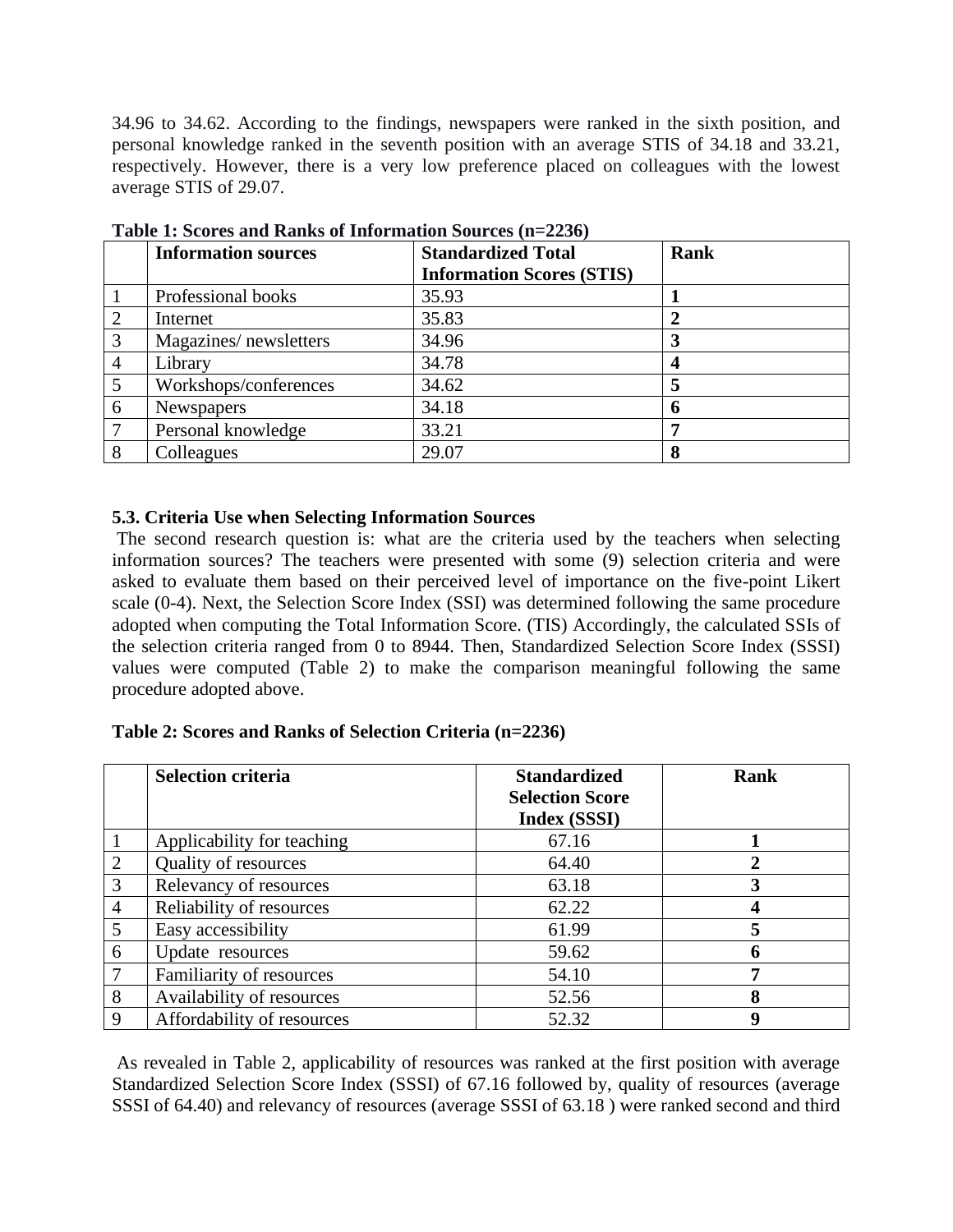positions respectively. Furthermore, reliability of resources (average SSSI of 62.22), easy to access for the resources (average SSSI of 61.99), updating of resources (average SSSI of 59.62) and familiarity of resources (average SSSI of 54.10) and availability of resources (average SSSI of 52.56) were ranked at fourth, fifth, sixth, seventh and eighth positions respectively, while affordability of resources (average SSSI of 52.32) were ranked at the last position in the ranking. These results gave an insight that school teachers paid more attention on the applicability, quality and relevancy of information sources than other criteria when selecting sources for fulfilling their information needs. This finding is not in agreement with the findings of Williams and  $\text{Coles}^{38}$  and Perrault<sup>39</sup> who found that most of the teachers depend on the resources of information that readily available in schools.

#### **5.4 Information Literacy Skills of School Teachers**

The third question of the study is: What are the information literacy skills do school teachers possess? To address that question, the respondents were asked to indicate their agreement for given statements on information literacy skills that are necessary for seeking information from the teachers' perspective. The modified version of the self-efficacy scale developed by Olumide<sup>40</sup> was adapted to explore respondents' competence/confidence levels in their information literacy. The questions were presented as statements, to be answered using a self-efficacy scale, based on a five-point Likert scale. The scale was tested for its reliability, and Cronbach's alpha value was 0.871 for the overall scale.

The statements covered the following elements: defining information needs, locating and accessing the resources, using information, and evaluating the product and process (see Table 3). A five-point Liked scale was used to measure whether respondents agreed or disagreed with a series of statements, to which the possible responses ranged from "strongly disagree to "strongly agree." There was also a "neutral" option. The results of calculated means scores for the information literacy statements are listed in descending order together with frequencies and percentages in Table 3.

As can be gleaned from Table 3, the majority  $(67\%, N=1489)$  agreed, while  $3\%$   $(N=70)$ disagreed, and 21 % (N=458) were neutral for the statement of "I can identify my information need." The mean score of 3.82 suggests that the majority of teachers perceived that they could identify their information needs. Regarding the statement, "I can utilize information effectively," 66% (N=1466) agreed, while only 3% (N=76) disagreed, and 21% (N=475) were neutral. The mean score of 3.82 shows that the majority of teachers thought they could utilize information effectively. For the statement of "I can access information from various sources," 64% (N=1438) agreed while only 2% (N=42) disagreed, and 24% (N=537) were neutral. The mean score of 3.82 suggests that most of the teachers believed that they could access information from various sources.

The respondents were also asked whether they thought that they can evaluate sources of their information needs. More than half of the respondents  $(57\%, N=1272)$  agreed with this statement, while 5 % ( $N=117$ ) disagreed, and 28% ( $N=628$ ) were neutral. The mean score of 3.68 indicates that teachers were uncertain whether they can evaluate sources of information that they need.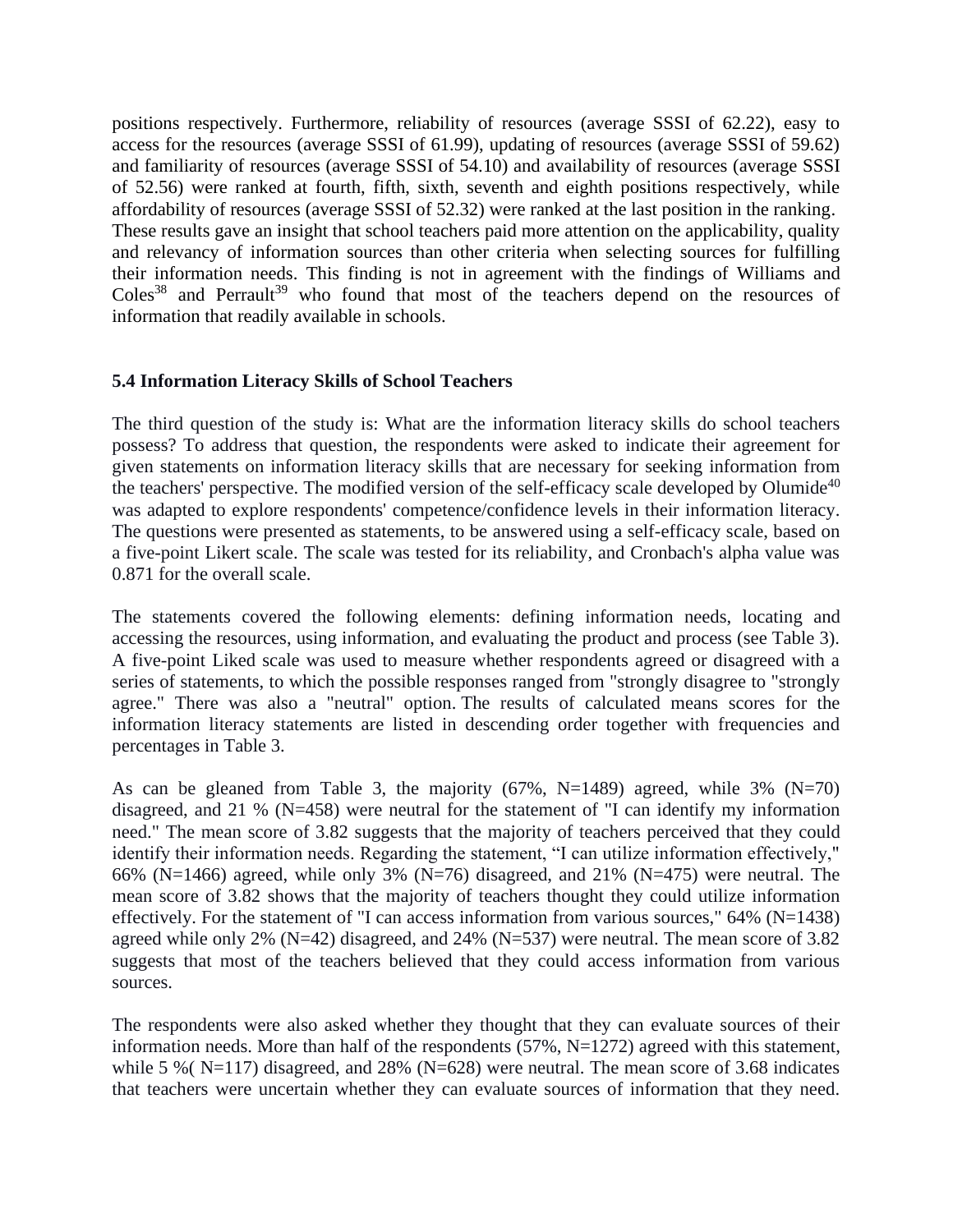When the respondents were asked whether they were aware of various information sources, 52%  $(N=1170)$  of the respondents agreed while 3.5%  $(N=77)$  disagreed, and 34%  $(N=770)$  were neutral. The mean score of 3.64 indicates that teachers were uncertain whether they were aware of various information sources that can be used for fulfilling their information needs.

|                | <b>Information</b><br>literacy<br>statements                                                                                                                                                       | <b>SDA</b><br>$($ %) | DA<br>$($ %) | <b>NU</b><br>$($ %) | $\mathbf{A}\mathbf{G}$<br>(%) | <b>SA</b><br>(%) | $RS^*$ | $MN^*$ |
|----------------|----------------------------------------------------------------------------------------------------------------------------------------------------------------------------------------------------|----------------------|--------------|---------------------|-------------------------------|------------------|--------|--------|
| l1             | I can identify my information<br>need                                                                                                                                                              | -16<br>(0.8)         | 54<br>(2.7)  | 458<br>(22.7)       | 1228<br>(60.9)                | 261<br>(12.9)    | 2017   | 3.82   |
| $\overline{2}$ | ability to utilize 33<br>have<br>information effectively                                                                                                                                           | (1.6)                | 43<br>(2.1)  | 475<br>(23.5)       | 1177<br>(58.4)                | 289<br>(14.3)    | 2017   | 3.82   |
| $\overline{3}$ | information<br>access<br>can<br>from various sources                                                                                                                                               | 16<br>(0.8)          | 26<br>(1.3)  | 537<br>(26.6)       | 1183<br>(58.6)                | 255<br>(12.6)    | 2017   | 3.81   |
| $\overline{4}$ | I can evaluate sources of my<br>information need                                                                                                                                                   | 19<br>(0.9)          | 98<br>(4.8)  | 628<br>(31.1)       | 1027<br>(50.9)                | 245<br>(12.1)    | 2017   | 3.68   |
| 5              | various<br>of<br>aware<br>am<br>sources of information<br>$\text{Scale}$ : (1) $\text{SDA}$ – Strongly Disagree: (2) $\text{DA}$ – Disagree: (3) NH-Neutral: (4) $\Delta G$ – $\Delta \text{area}$ | 33<br>(1.6)          | 44<br>(2.1)  | 770<br>(38.2)       | 949<br>(47)                   | 221<br>(10.9)    | 2017   | 3.64   |

**Table 3: Teachers Perception of Information Literacy Skills**

 $(1)$  SDA= Strongly Disagree; (2) DA= Disagree; (3) NU= Neutral; (4) AG= (5) SA= Strongly Agree *: RS\*= Number of Responses: MN\*= Mean Score*

The results of the study reflect teachers' expressed perception in information literacy and are not necessarily a measure of their abilities. The results regarding information literacy gave an insight that most of the teachers were uncertain or neutral on most of the statements of perceived skills of information literacy. The results revealed that the majority of teachers who participated in this survey perceived that they can identify their information needs which are the main component of information literacy. This result is consistent with  $Olen<sup>41</sup>$  who pointed out that teachers should be role models for their pupils concerning information literacy, and they need to be competent, confident, reliant, and proactive to handle issues of abilities and disabilities effectively.

On the other hand, these results gave an insight that most of the teachers were uncertain about the perception of information literacy skills, and therefore they should be conducted more training on information literacy (IL), particularly the skills relating to information seeking. The fact confirmed by the studies of Fourie & Krauss<sup>42</sup> and Purcell & Barrell<sup>4</sup> who affirmed that the IL training is particularly required in rural areas for working adults, such as teachers, and could be addressed by considering the approach of IL skills development and the need for international standards and curricula for information literacy.

# **6. Conclusion**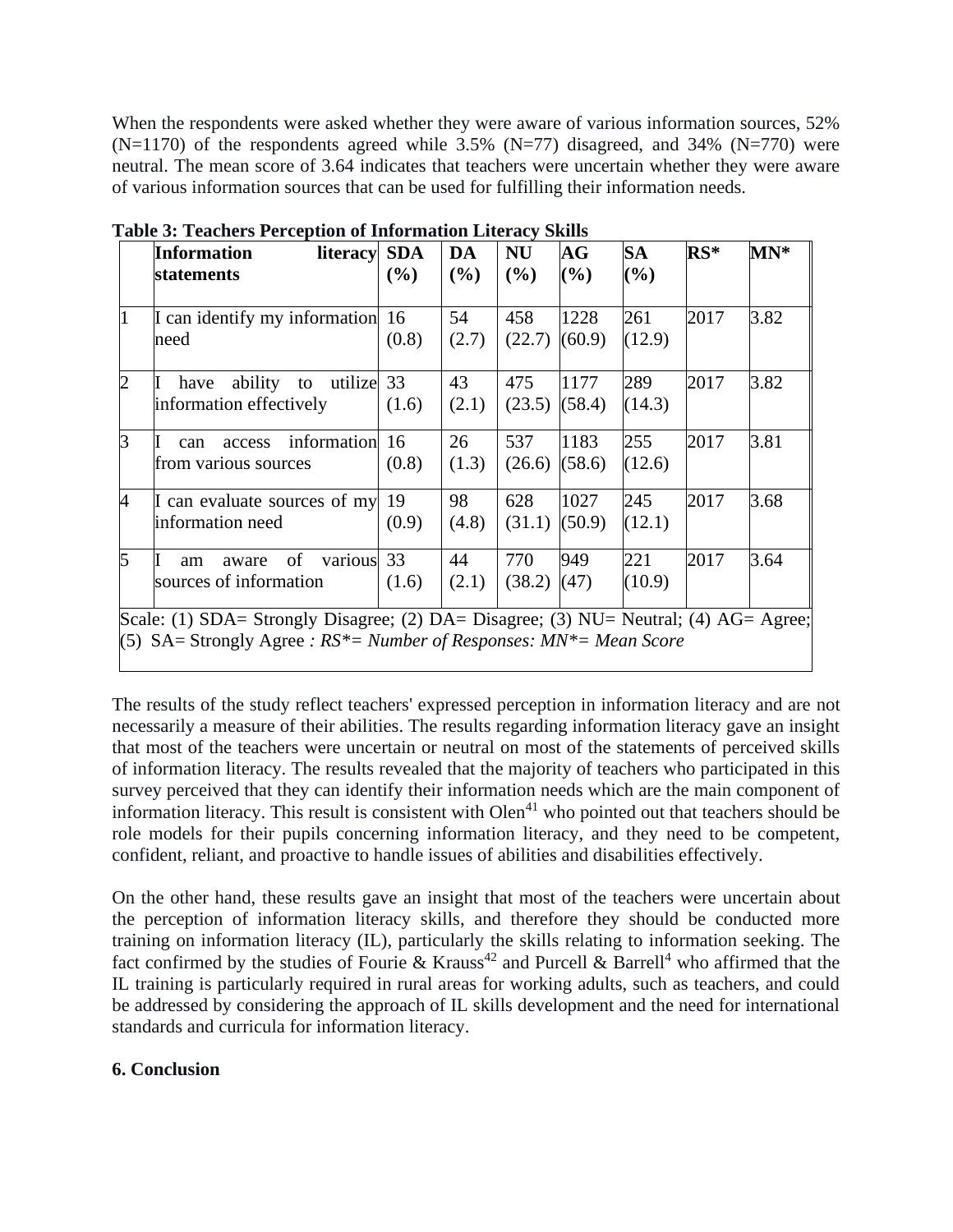The results affirmed that professional books, the internet followed by magazines, libraries, and workshops, respectively, were the most preferred while the colleagues were the least preferred sources of information used by the teachers. These results gave an insight that school teachers in Sri Lanka used a wide array of sources of information to fulfill their professional information needs. It was further established that the applicability, quality and relevancy of information sources were the main attribute that considered by the teachers when choosing appropriate sources of information to satisfy their information needs. As deduced from the results, teachers have certain skills, which are imperative skills needed for the effective use of information resources. The majority of them perceived that they could identify their information needs, followed by the ability to access information from various sources, the ability to utilize information, and awareness of various sources of information.

#### **7. Recommendations**

Since the results show that school teachers are uncertain about their need for information literacy, it is recommended that teachers should be given the opportunity for constant Information Literacy (IL) training for them to become efficient users of information resources. It should be conducted IL skills programs for school teachers as in-service training, and integrated course content of IL and library skills should be incorporated into the course outline of colleges of education and higher education institutions of the country.

#### **References**

- 1. Ingwersen P and Jarvelin K, The turn, integration of information seeking and retrieval in Context, Springer; Netherlands, 2005.
- 2. Byström K and Järvelin K, Task complexity affects information seeking and use, *Information Processing and Management*, 1995, 31(2), 191-213.
- 3. ALA: American Library Association . Presidential Committee on Information Literacy: Final Report, American Library Association, Chicago, IL. 1989. URI: http://www.ala.org/ acrl/ publications/ whitepapers/ presidential ( Accessed on 15 July, 2019)
- 4. Ibid
- 5. Ibid
- 6. Bruce, C. Seven faces of information literacy. Auslib Press, Adelaide, 1997.
- 7. Webber, S. & Johnston, B. Assessment for information literacy: vision and reality. In Information learning in the 21st century, Edited by A. Martin and H. Rader, Facet Publishing, London, 2003, 101-111.
- 8. Seneviratne, W. Laying paving stones for a knowledge society: Community information Literacy (CIL) and an analysis of barriers to upgrade CIL in rural Sri Lanka. In  $70<sup>th</sup>$  IFLA General Conference and Council, 22-27, August 2004, Buenos, Aires, Argentina, pp. 1-26. 2004. URI: https://archive.ifla.org/IV/ifla70/papers/151e-Seneviratne.pdf (Accessed on 15 July, 2019)
- 9. Kuhlthau, C. From information to meaning: confronting challenges of the twenty first century, *Libri,* 2008, 58, 66-73.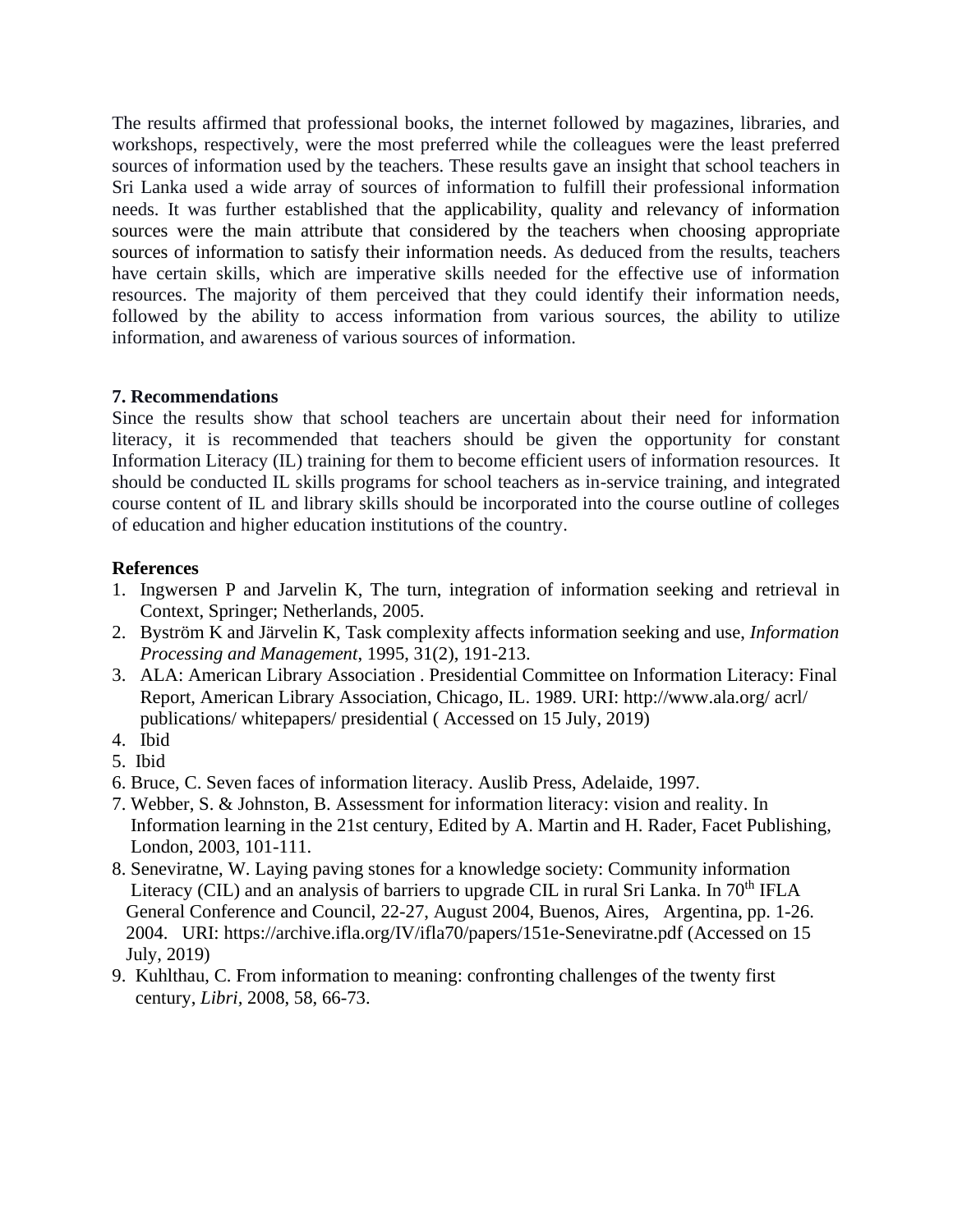- 10. Ford, N. Introduction to information behaviour. Facet publishing, London, 2015.
- 11. Uwaifo SO and Eiriemiokhale KA, Use of electronic information resource university lecturers in Edo State, Nigeria. *PNLA Quarterly*, 2013, 77 (2), 21-26.
- 12. Tanni M, Sormunen E and Syvänen A, Prospective history teachers' information behaviour in lesson planning. *Information Research*, 2008, 13(4) .Available at [http://informationr.](http://informationr/) net/ir/13- 4/paper374.html (Accessed on 21 July 2019).
- 13. Attafuah HF, Information behaviour of teachers in second cycle institutions in the Lower- Manya Kkrobo Municipality, Ghana, MPhil Thesis, University of Ghana, 2015. URI:

<http://197.255.68.203/handle/123456789/21224>(Accessed on 11 July 2019).

- 14. Nwokedi VC and Adah J, Information needs of post-primary school teachers in Jos Plateau State, Nigeria, *Information Technologist,* 2009, 6(2), 7-16.
- 15. Mundt M, Stockert K and Yellesetty L, The information behaviour of teachers, Available at http://katestockert.com/LIS510\_ Information\_Behaivour\_of  [teachers.pdf](http://katestockert.com/LIS510_%20Information_Behaivour_of_%20%20%20%20%20%20%20%20%20%20teachers.pdf) (Accessed on 18 July 2019).
- 16. Merchant L and Hepworth M, Information literacy of teachers and pupils in secondary Schools, *Journal of Librarianship and Information Science*, 2002, 34(2), 81-89.
- 17. Conroy G, Parker S and Davies S, The European information needs of Secondary school teachers in Scotland: recent developments in the provision of information to schools and colleges, *ASLIB Proceedings*, 2000, 52(7), 254-263.
- 18. Eisenberg, M. B. & Berkowitz, R. E. The six habits of highly effective students. *School Library Journal*, 1995, 41 (8), 22 – 26.
- 19. Olen, S. A transformation in teacher education: or how can disadvantaged teachers become information literate? In literacy: traditional, cultural, and technological. In the Annual Conference of the International Association of School Librarianship 23rd, Pittsburgh : Pennsylvania, 1995.URI: https://files.eric.ed.gov/fulltext/ED399948.pdf (Accessed on 16 May 2019).
- 20. Ibid
- 21. Wilson, T. D. & Walsh, C. Information behaviour: An inter disciplinary perspective. Department of Information Studies, University of Sheffield , Sheffield, 1996.
- 22. Williams D and Coles L, Evidence-based practice in teaching: An information perspective, *Journal of Documentation*, 2007, 63(6), 812-835
- 23. Fourie I, Learning from web information seeking studies: Some suggestions for LIS practitioners, *The Electronic Library*, 2006, 24, 20–37.
- 24. Loeber S and Cristea A, A Www information seeking process model. *Educational Technology & Society*, 2003, 6(3), 43–52.
- 25. Streatfield, D., Shaper, S., Markless, S., and Rae-Scott, S. Information literacy in United Kingdom schools: evolution, current state and prospects. *Journal of information Literacy*, 5(2), 2011. http://dx.doi.org/10.11645/5.2.1629 (Accessed on 13 May 2019).
- 26. Ibid
- 27. Wilson, T. D. Information behaviour: An interdisciplinary perspective. *Information Processing & Management*, 1997, 33(4) 551–572. Doi: 10.1016/S0306- 4573 (97) 00028-9
- 28. Ibid
- 29. Idiodi, E., Approaches to information literacy acquisition in Nigeria. *Library Review*. 2005, 54(4), 223-230.